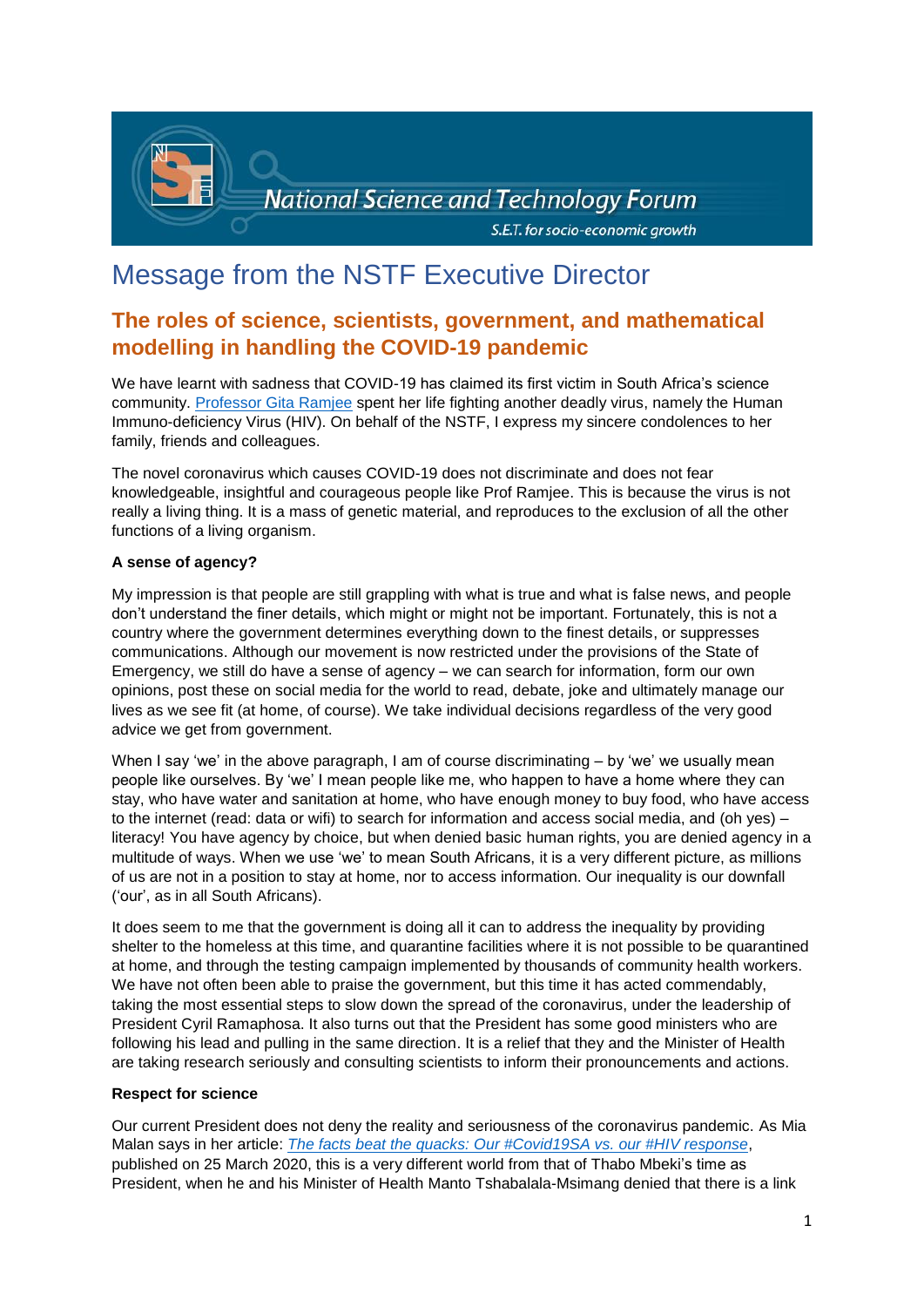between HIV and AIDS, blamed poverty for AIDS, and extoled the virtues of eating beetroot and other foods for prevention of the infections. Malan says now there are no protests and outcries that the government is not listening to the people and to experts; and "No pontifications about potatoes, beetroot, lemon and garlic as excellent means to protect people from a potentially fatal virus."

The Academy of Science of South Africa (ASSAf) brought out a report at the time, entitled [HIV/AIDS,](http://hdl.handle.net/20.500.11911/50)  [TB and Nutrition,](http://hdl.handle.net/20.500.11911/50) in 2007, which presented the evidence that diet cannot protect against or prevent HIV infection. Its advice was not heeded. At least one colleague in a government department said to me that the Academy is looking for trouble. The government at the time was itself making the same mistakes we see when people take social media advice seriously without checking out reputable sources. When there is urgency and fear, people tend to grasp at straws and gratefully absorb any advice they find that gives one hope of efficient preventative measures or cures.

The journalists and civil society organisations led the way in Mbeki's time, searching and communicating the truth, and debunking the government's myths. In Malan's words: "journalists, scientists and activists who opposed HIV quackery were 'anti-Mbeki people', not just mere supporters of science.

"We were the enemy."

At the International Aids Conference, in 2000, in Durban, Minister Manto Tshabalala-Msimang reprimanded two world-renowned HIV scientists. She scolded and humiliated Dr Salim Abdool Karim, now the head of the [Centre for the Aids Programme of Research, CAPRISA,](http://www.caprisa.org/) and Hoosen Coovadia, then from the University of KwaZulu-Natal, in front of Members of Executive Councils (MECs) for Health and other politicians.

"Both were respected health activists who had fought for equal access to healthcare for all races during apartheid," writes Malan.

Long before Professor Salim Abdool Karim's dressing-down by Tshabalala-Msimang, he was awarded the Reebok Human Rights Award in 1988 as one of the very first recipients.

Prof Abdool Karim went on to win many accolades and awards after his encounter with Minister Tshabalala-Msimang, including an NSTF Award in 2011 together with fellow researcher Quarraisha Abdool Karim, to whom he is married. They won the [2010/2011 NSTF-BHP Billiton Award for](http://www.nstf.org.za/wp-content/uploads/2017/06/10-Press-Release-Announcement_Final-DevV4.pdf)  [Research for Innovation,](http://www.nstf.org.za/wp-content/uploads/2017/06/10-Press-Release-Announcement_Final-DevV4.pdf) for their team's outstanding contributions to AIDS prevention through the landmark CAPRISA 004 study. In 2011, he had published widely on infectious diseases, including AIDS, measles and hepatitis B and co-edited the textbook that is widely used to teach epidemiology in South Africa.

By that time he had already received the World Academy of Science [\(TWAS\)](https://en.wikipedia.org/wiki/TWAS_Prize) Prize in 2008, and he and Quarraisha received a standing ovation at the **XVIII International AIDS Conference**, 2010 for the results of their [CAPRISA 004](https://en.wikipedia.org/wiki/CAPRISA_004) study.

And now, during the pandemic, Minister Zweli Mkhize is taking his advice from the previously maligned Abdool Karim.

## **Top scientists**

South Africa has many award-winning scientists, particularly in medical science. Just have a look at the list of scientists who have been given [NSTF Awards](http://www.nstf.org.za/awards/winners/previous/) over the past 22 years. This is one reason (among others) for being extremely proud to be South African.

The Wits Communications team, which won the NSTF Communication Award [last year,](http://www.nstf.org.za/awards/winners/current/) have profiled the [Wits academics](http://www.wits.ac.za/covid19/latest-news/wits-heroes-confront-covid-19.html) who have been doing research related to the novel coronavirus. It is an impressive assembly of scientists, and Wits is not the only university that can boast about such researchers.

#### **Models and simulations**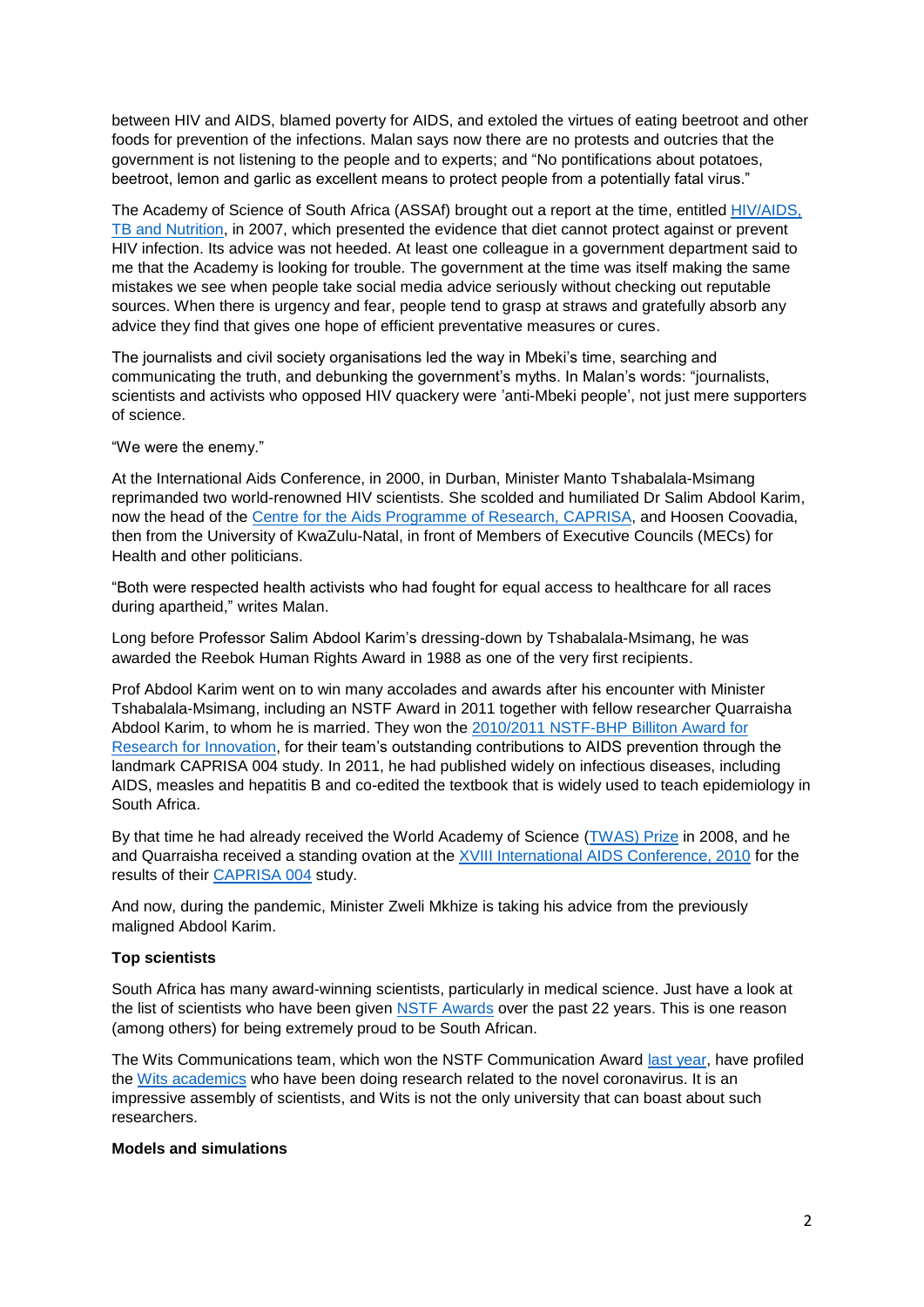When I wrote about the [novel coronavirus at the end of January,](http://www.nstf.org.za/wp-content/uploads/2020/02/eNewsFebruary.pdf) I couldn't find much in the way of models of the spread of the virus. Today there is no shortage of these on the web!

The remarkable thing for me about this deluge of models, is that non-mathematical people, in their millions, are taking note of 'the curve'. They are not even thinking about it as 'mathematical'. Everyone now also knows about 'flattening the curve', which in mathematical terms would require some fancy abstract manoeuvres. When I first saw a graphic illustrating this, I was sceptical that the general public would understand it. Since then the 'general public' seems to have mastered it admirably. And they will never forget it, no matter how poorly they did at school maths!

However, the concept of exponential growth seems to be puzzling to most people. This is perhaps why some don't understand that taking a loan and having to pay it back with interest, makes you much – *much* - poorer than you were before. This is why the daily jumps in the number of coronavirus cases, and the critical patients and the deaths 'surprise' us. Even if you know the exponential graph, the news is a daily shock.

I'm reminded of the famous [Chessboard puzzle,](https://en.wikipedia.org/wiki/Wheat_and_chessboard_problem) which is best presented with a story, such as: There once was a King (or Sultan, or Chief) who needed urgent help – such as recovering his daughter from a dragon, or slaying an enemy. A poor but very brave man heeded the King's cry and succeeded in the difficult task the King required him to do. "What do you want in return?" asked the King. The poor man said – "I don't need much, just some rice (if he was in China or India) or wheat (if he was in Europe). The amount I need is a chessboard full, calculated in the following manner: you put a grain of rice on the corner of a chessboard, and then 2 on the next square, and 4 on the next, just doubling the number of grains of rice until all the squares of the chessboard have rice". Oh, thought the King, this peasant does not know how to do sums! It is such a bargain. So the King started with the grains of rice on the chessboard, watching the number of grains on the squares grow. He soon got to a stage where he had to call a servant with a bag of rice, to be scooped out with a cup. He suspected that he had been conned, but checked the numbers on each square and found that they were correct. Before too long he had to call for a bucket of rice, then a wheelbarrow, and could not believe it when a whole silo of rice was required! Thus the poor man not only had enough rice to feed his large family for 21 days, but for a whole year, and he could share the spoils with his relatives and neighbours too. I would like to think the royal family went hungry, but they had probably done much more stockpiling of other foods than rice.

The Chessboard puzzle is a good way to teach the exponential concept, function and graph, and it should be fun to get children involved in putting out the (small) numbers of rice/grains. They can record the numbers and draw a graph. It will look just like the coronavirus graph. It so happens that the number of coronavirus infections increase by slightly more than doubling each time.

Here then, is another opportunity to learn from our crisis. A pandemic is an excellent example of exponential growth, and can be taught in order to master large numbers, exponential functions and graphs, statistics, and the concept of a mathematical model. Teachers – and parents – take note!

## **For some interactive graphs and simulations, try out the following**

- [Corona simulator](https://www.washingtonpost.com/graphics/2020/world/corona-simulator/?itid=hp_no-name_hp-in-the-news%3Apage%2Fin-the-news)
- World Economic Forum: [tracking the coronavirus around the](https://www.weforum.org/agenda/2020/03/coronavirus-tracking-around-the-world/) world
- [Spread of COVID-19 globally](https://www.msn.com/en-za/health/healthnews/coronavirus-map-tracks-spread-of-outbreak-around-the-world/ar-BB11Gydq?li=BBqg6Q7) see the last map on the page.
- [Coronavirus growth](https://graphics.reuters.com/HEALTH-CORONAVIRUS-GROWTH/0100B5KL438/index.html) (MSN Lifestyle)

#### For further reading:

[Mathematics of life and death:](https://www.sciencemag.org/news/2020/03/mathematics-life-and-death-how-disease-models-shape-national-shutdowns-and-other?utm_source=Nature+Briefing&utm_campaign=62eef63063-briefing-dy-20200326&utm_medium=email&utm_term=0_c9dfd39373-62eef63063-44314553) How disease models shape national shutdowns and other pandemic policies, by [Martin Enserink,](https://www.sciencemag.org/author/martin-enserink) [Kai Kupferschmidt,](https://www.sciencemag.org/author/kai-kupferschmidt) Mar. 25, 2020

#### **Sources:**

Bhekisisa Centre for Health Journalism: bhekisisa.org

Wikipedia: [https://en.wikipedia.org/wiki/Salim\\_Abdool\\_Karim](https://en.wikipedia.org/wiki/Salim_Abdool_Karim)